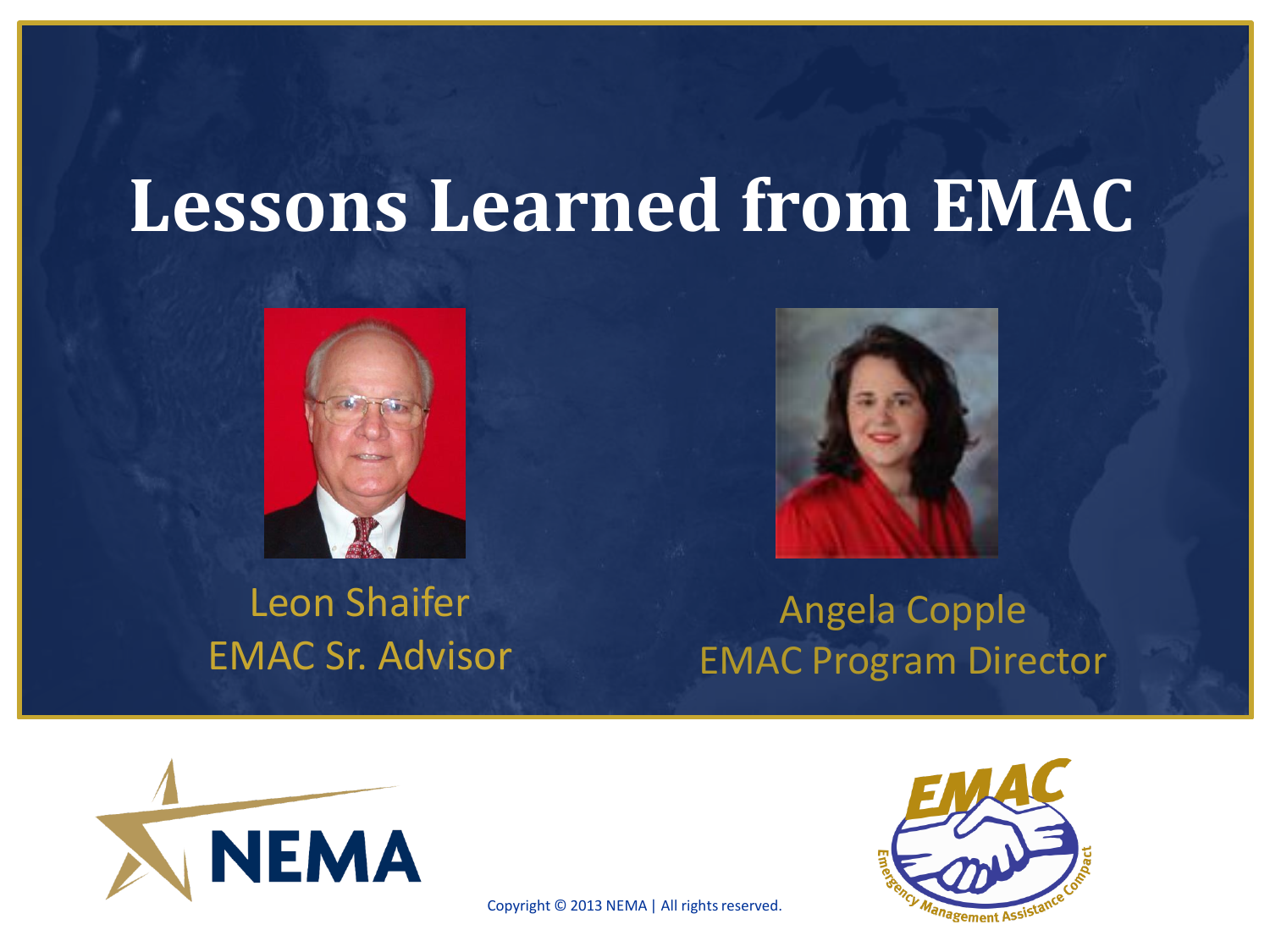# Brief EMAC Background

- 1993: Southern Regional Emergency Management Assistance Compact (SREMAC)
- 1995: SREMAC becomes EMAC
- 1995: EMAC Operations Sub-Committee under NEMA Response & Recovery Committee (governance authority)
- **Administered & Financed By States**

- 1995: NEMA became EMAC administration o Need \$ to support a National Compact
- 1996: EMAC Executive Task Force Established (daily oversight)

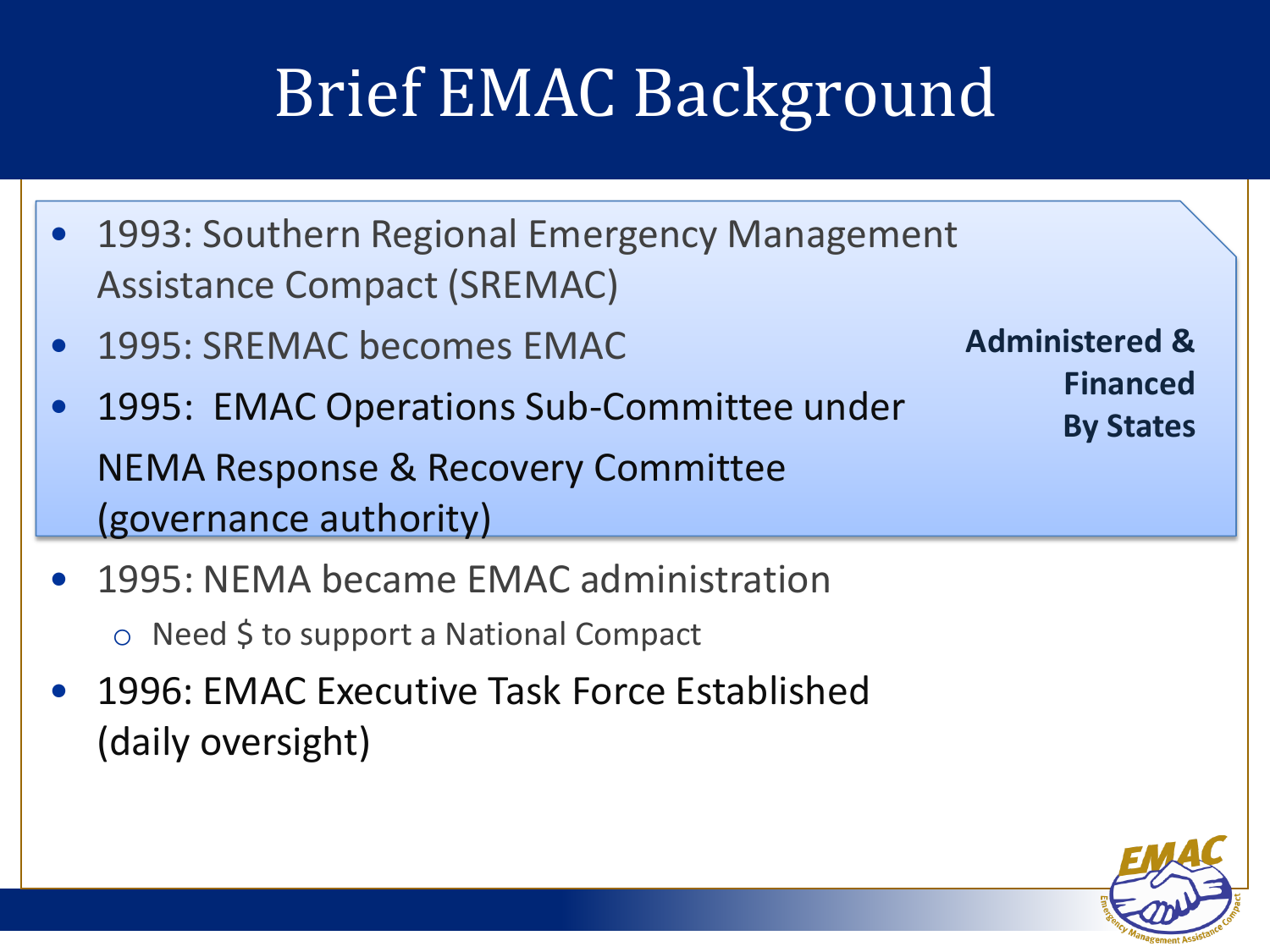# Brief EMAC Background

- 2005: EMAC Advisory Committee formed
- 2006: Established EMAC Committee as Stand-Alone under NEMA (governance authority replaced Opns Sub-Committee)

All EMAC Member States Agree to Follow Procedures/Policies established by EMAC Committee

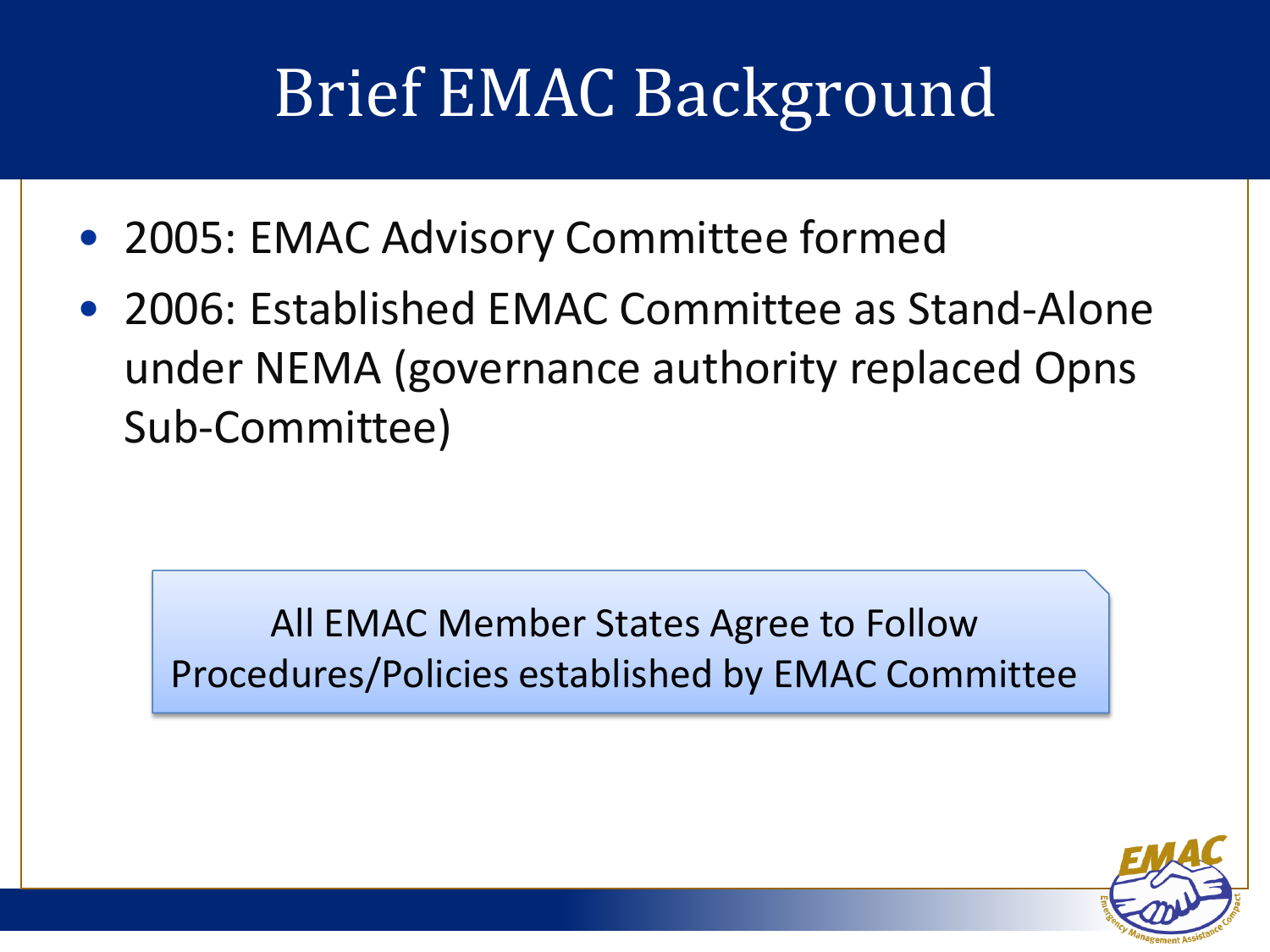#### Licensure Reciprocity

#### **EMAC Law: Simple / Clear Language:**

#### *ARTICLE V - LICENSES AND PERMITS*

"*Whenever any person holds a license, certificate, or other permit issued by any state party to the compact evidencing the meeting of qualifications for professional, mechanical, or other skills, and when such assistance is requested by the receiving party state, such person shall be deemed licensed, certified, or permitted by the state requesting assistance to render aid involving such skill to meet a declared emergency or disaster, subject to such limitations and conditions as the governor of the Requesting State may prescribe by executive order or otherwise."*

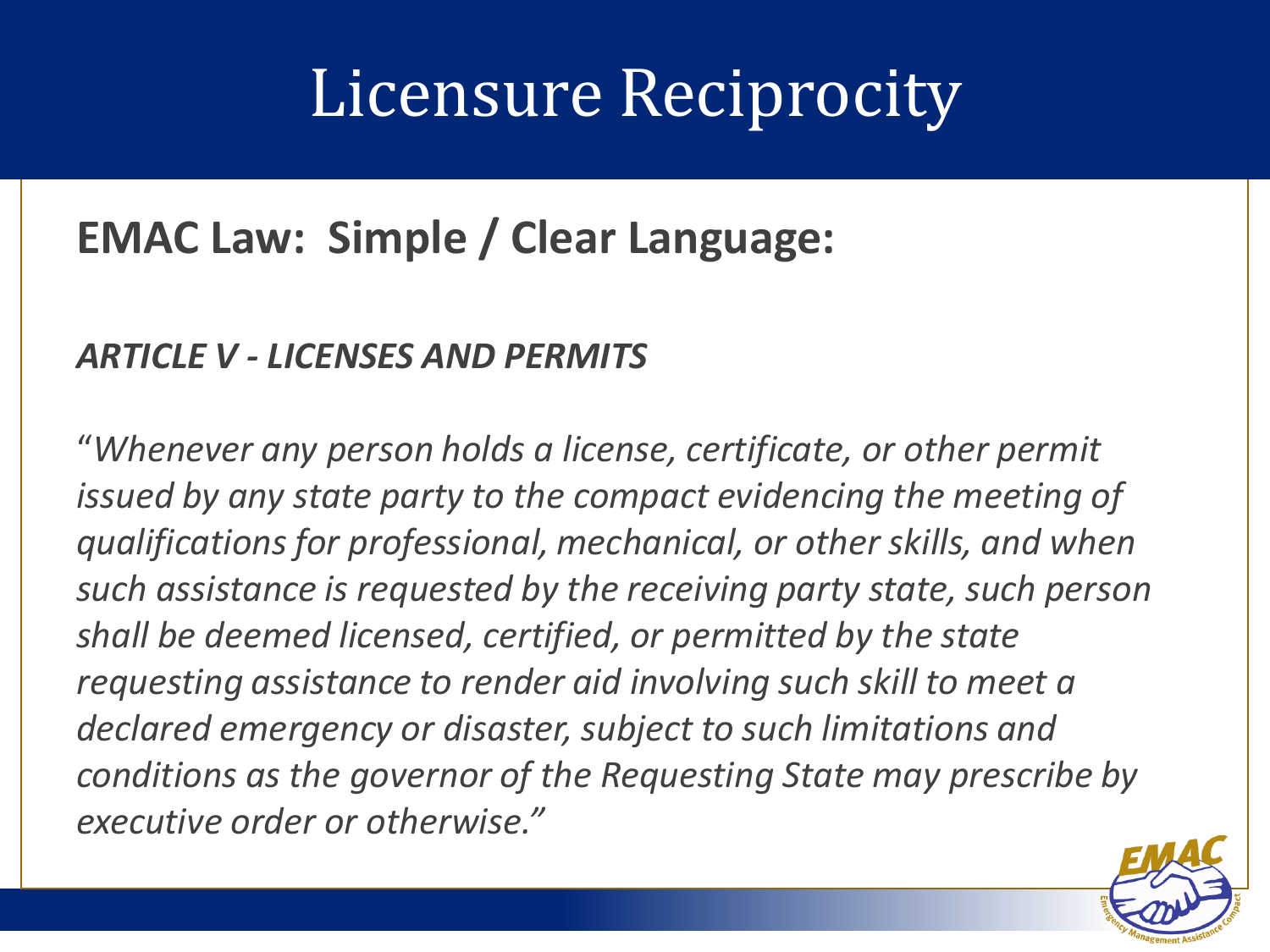### Discussion on Legal Authority

- There must be a legal authority that allows for the deployment of personnel.
- You must look at it from an operational view what are the legal triggers for the deployment?
- EMAC developed the legal authority to meet the operational expectations – cannot do one without the other!

**License Reciprocity Does Not Grant Full Legal Protection To Practice in Other Jurisdictions**

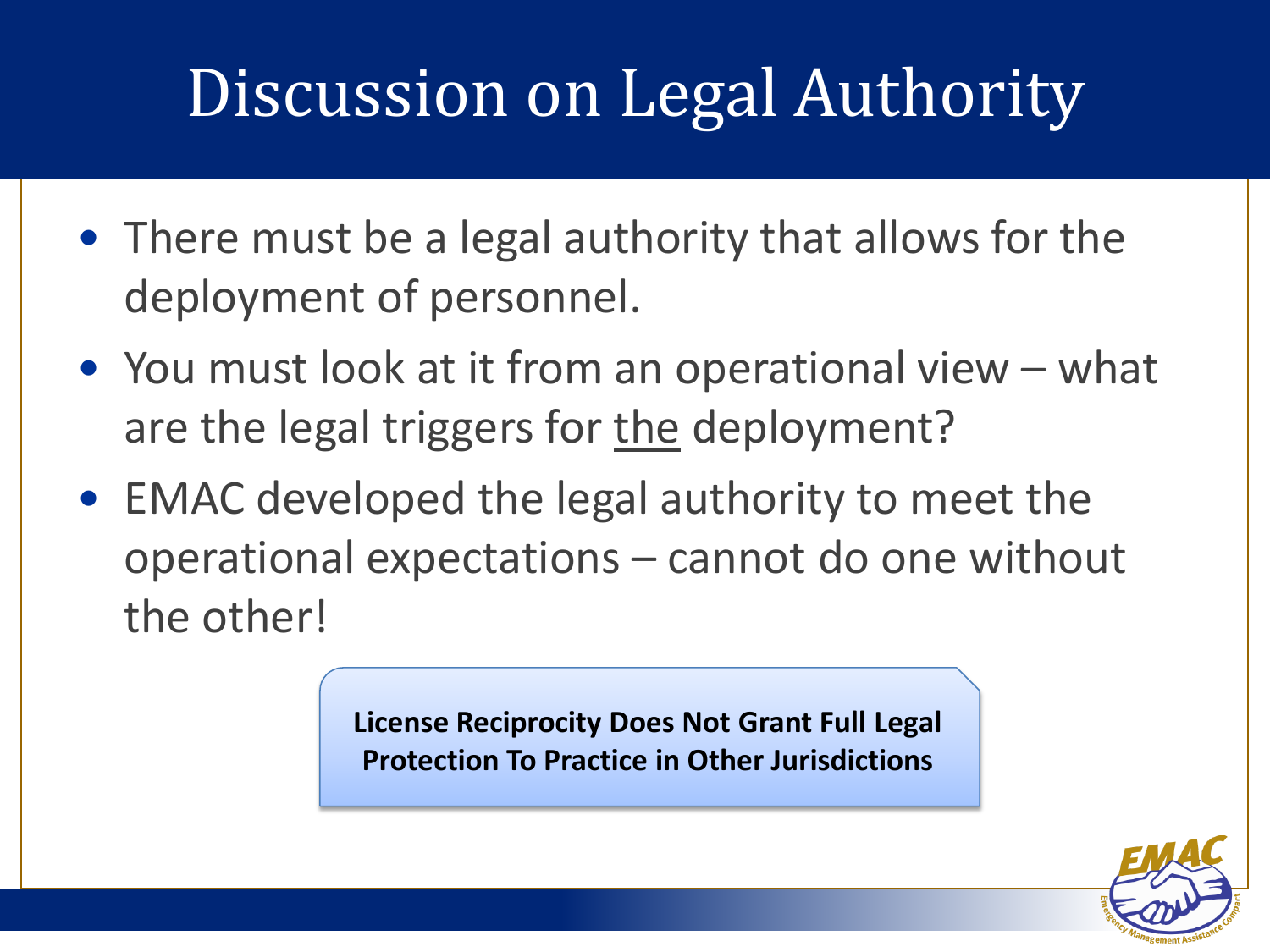# EMS Deployments through EMAC

- Long History of EMS Deployments through EMAC
- Questions on standards of practice differences
- No issues with license reciprocity
- Hurricane Sandy
	- 551 personnel
	- MD, PA, VT, IN to NJ
- Hurricane Irene
	- 162 personnel
	- PA to NJ
	- NH/ME to VT



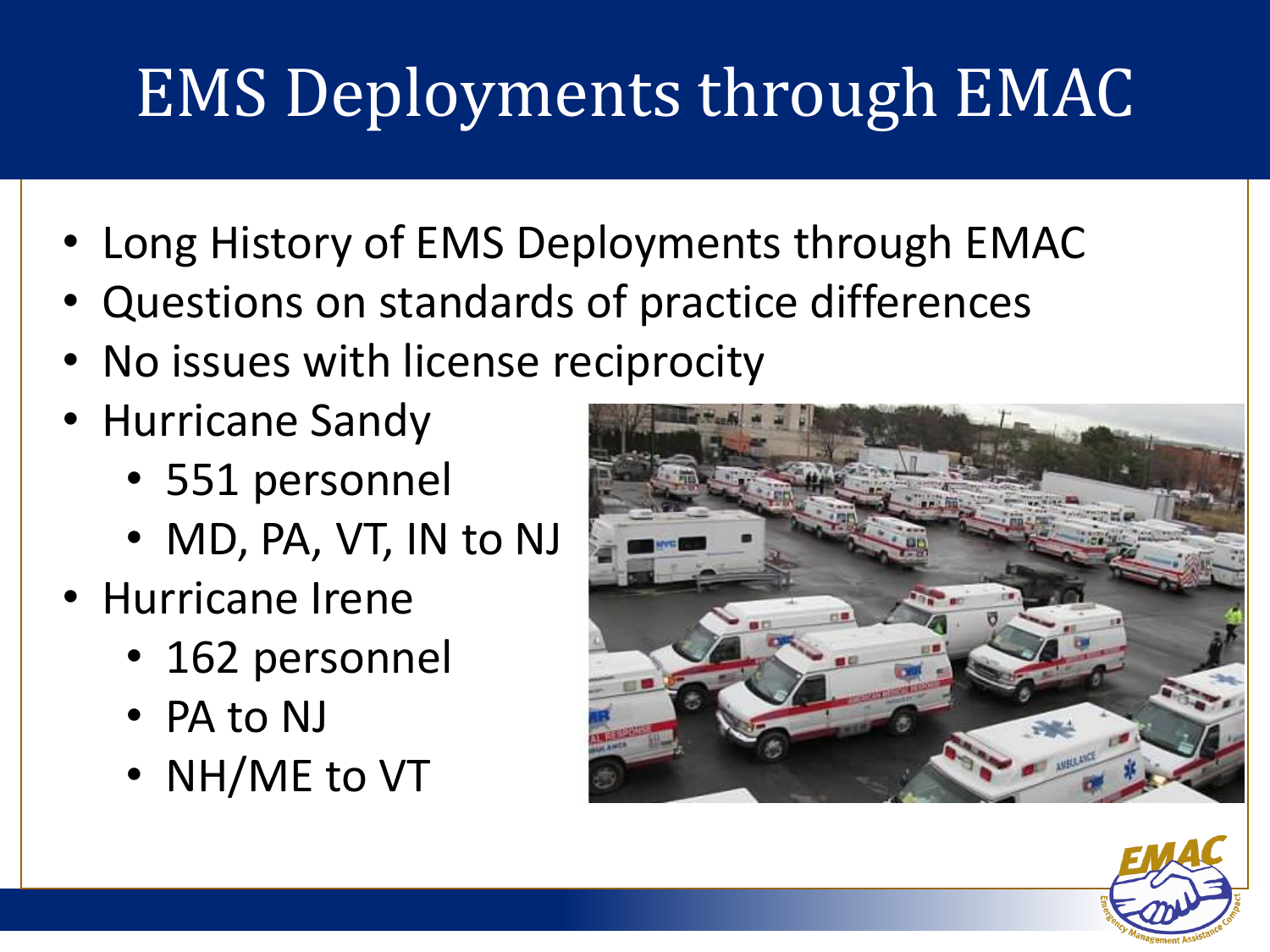#### Compact Focal Points & Recommendations

- Commission Administration Plan
	- o Who will be the lead national organization?
	- o Composition of the commission?
	- o "Backbone" needed to resolve issues? States aren't willing to legislate arbitration to a third party.
	- o Permanent funding needed beyond the first 18 months.
- Operationalizing the Compact
	- o Who activates? Mechanisms?
	- o Plans/Protocols/Procedures/Policies
	- $\circ$  Include specific responsibilities on signatory states and identify the official responsible for implementing the Compact requirements and maintaining an operational state of readiness.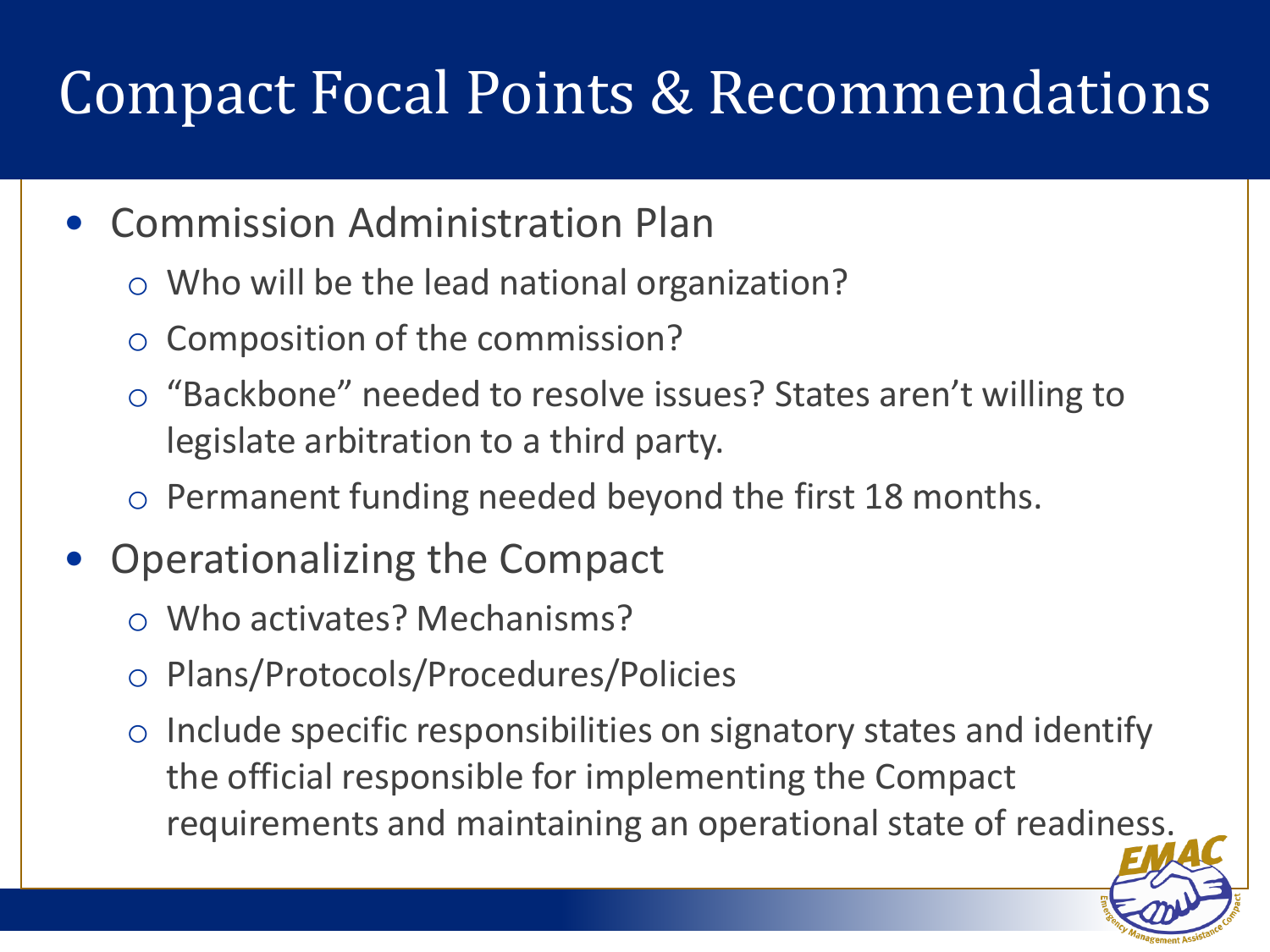#### Compact Focal Points & Recommendations

- Activation triggers ? When will the EMS Compact be operationalized and by which legally identified state authority for:
	- o Routine Day to Day usage
	- o Emergencies/Disasters Under EMAC (cite EMAC as the legal mechanism for deploying following governor's declaration)
		- $\blacktriangleright$  No EMAC provisions applied retroactively to pre-disaster declaration deployments
- Page 4 "Automatic Reciprocity" would like to see language that recognizes EMAC does this.
- Federal Is there a need by states to worry about licensure reciprocity for federal employees? Do states have authority to legislate medical licensing/performance standards for federal personnel?
- Malpractice/Tort Liability?
- Malpractice Insurance coverage?
- Resource Provider's reimbursement?
- Workers Compensation (public/volunteer/private coverage)?

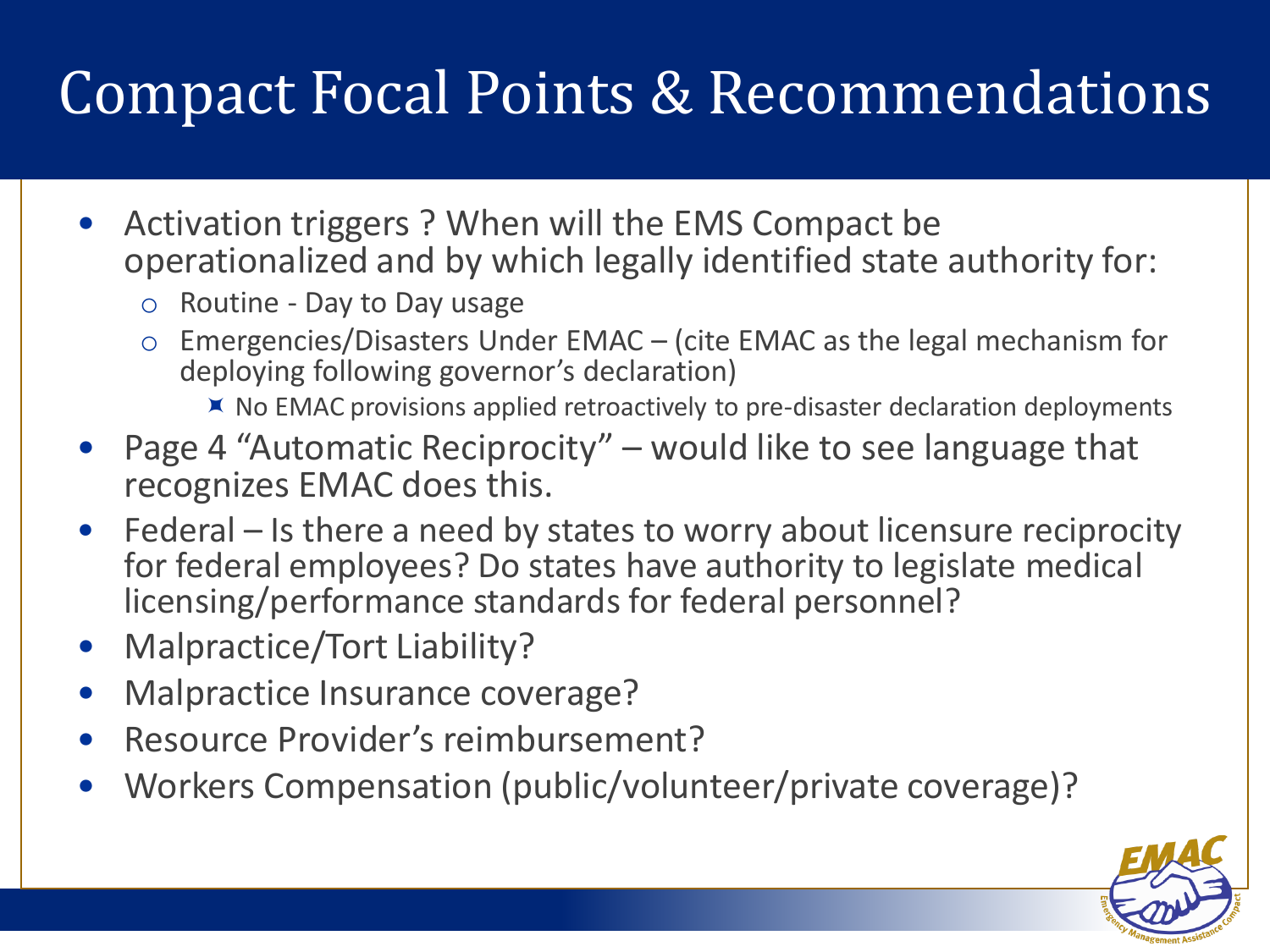## Tips on Creating an Interstate Compact

- Establish thresholds for activating compact provisions
	- Day-to-day routine need for additional resources
	- Emergencies not declared by governor (non-EMAC)
	- o Major emergencies/disasters declared by governor (EMAC) **Recommend clear language that with a declaration the deployment mechanism is EMAC.**
- Enact legal authority to deploy personnel outside day-today jurisdiction based on established planning thresholds
- Create draft legislation based on anticipated planning assumptions (coordinated between emergency response & legal personnel)

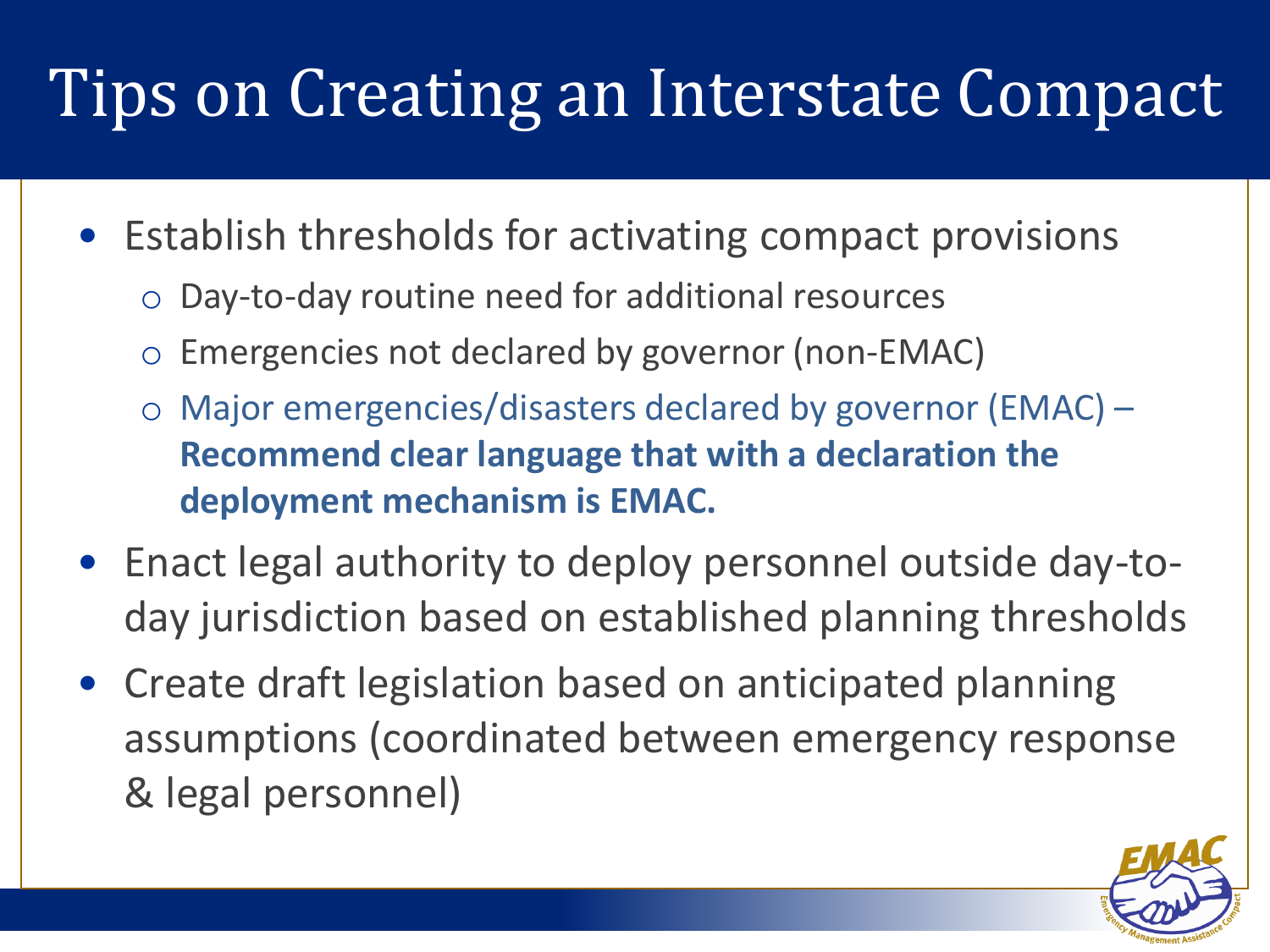## Tips on Creating an Interstate Compact

- Identify state EMS official (positionally) who will be responsible for implementing compact, requesting & offering resources, etc.
- Define standardized state roles and responsibilities in terms of activities required to maintain operational readiness (i.e., planning, procedures, MRPs, training, exercising, etc.)
- Define authority & responsibility for providing tort liability protection, immunity, and workers compensation for resource provider & deployed personnel.
- Define reimbursement obligations for Resource Providers & Requesting States.